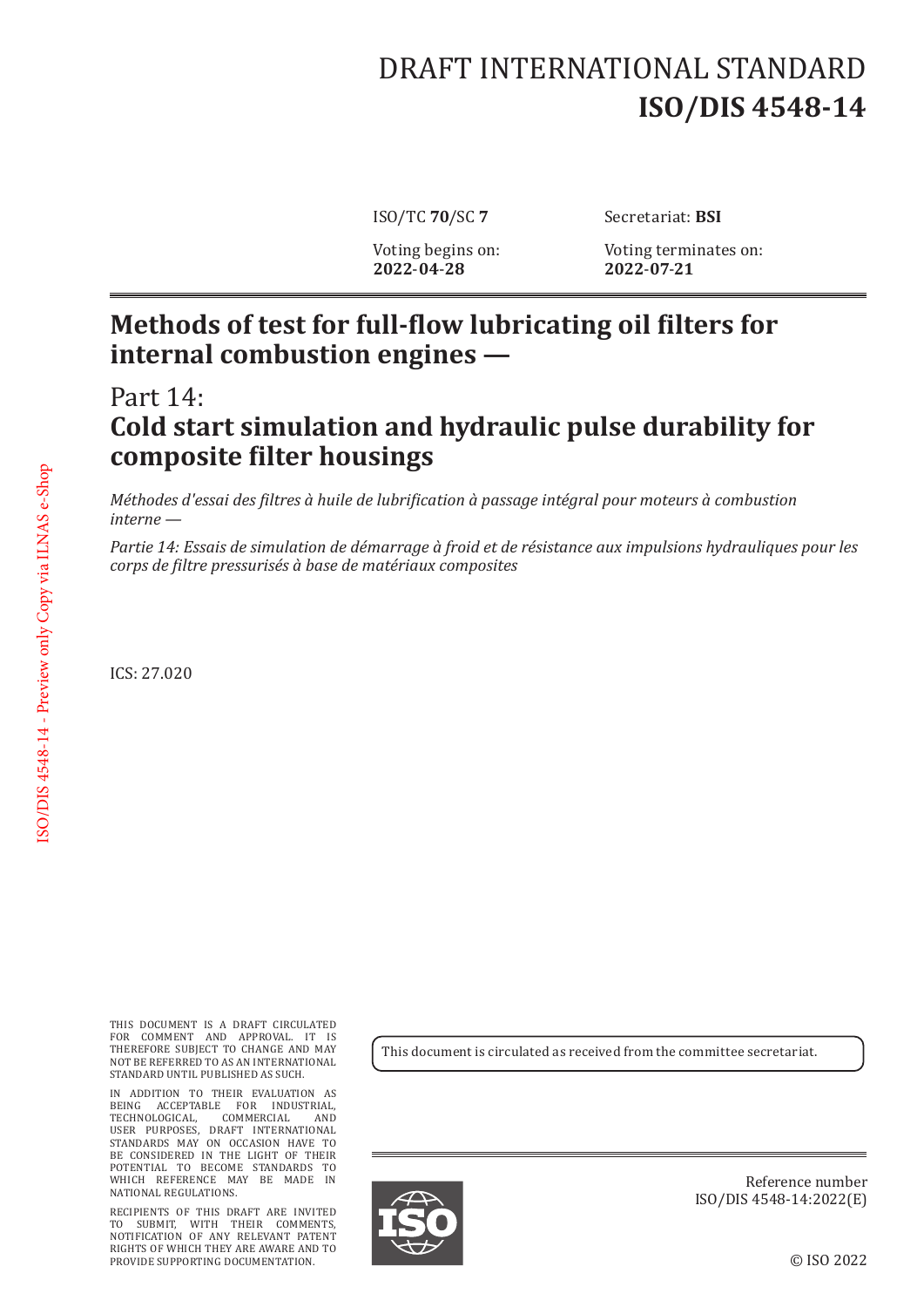

#### **COPYRIGHT PROTECTED DOCUMENT**

© ISO 2022

All rights reserved. Unless otherwise specified, or required in the context of its implementation, no part of this publication may be reproduced or utilized otherwise in any form or by any means, electronic or mechanical, including photocopying, or posting on the internet or an intranet, without prior written permission. Permission can be requested from either ISO at the address below or ISO's member body in the country of the requester.

ISO copyright office CP 401 • Ch. de Blandonnet 8 CH-1214 Vernier, Geneva Phone: +41 22 749 01 11 Email: copyright@iso.org Website: www.iso.org

Published in Switzerland